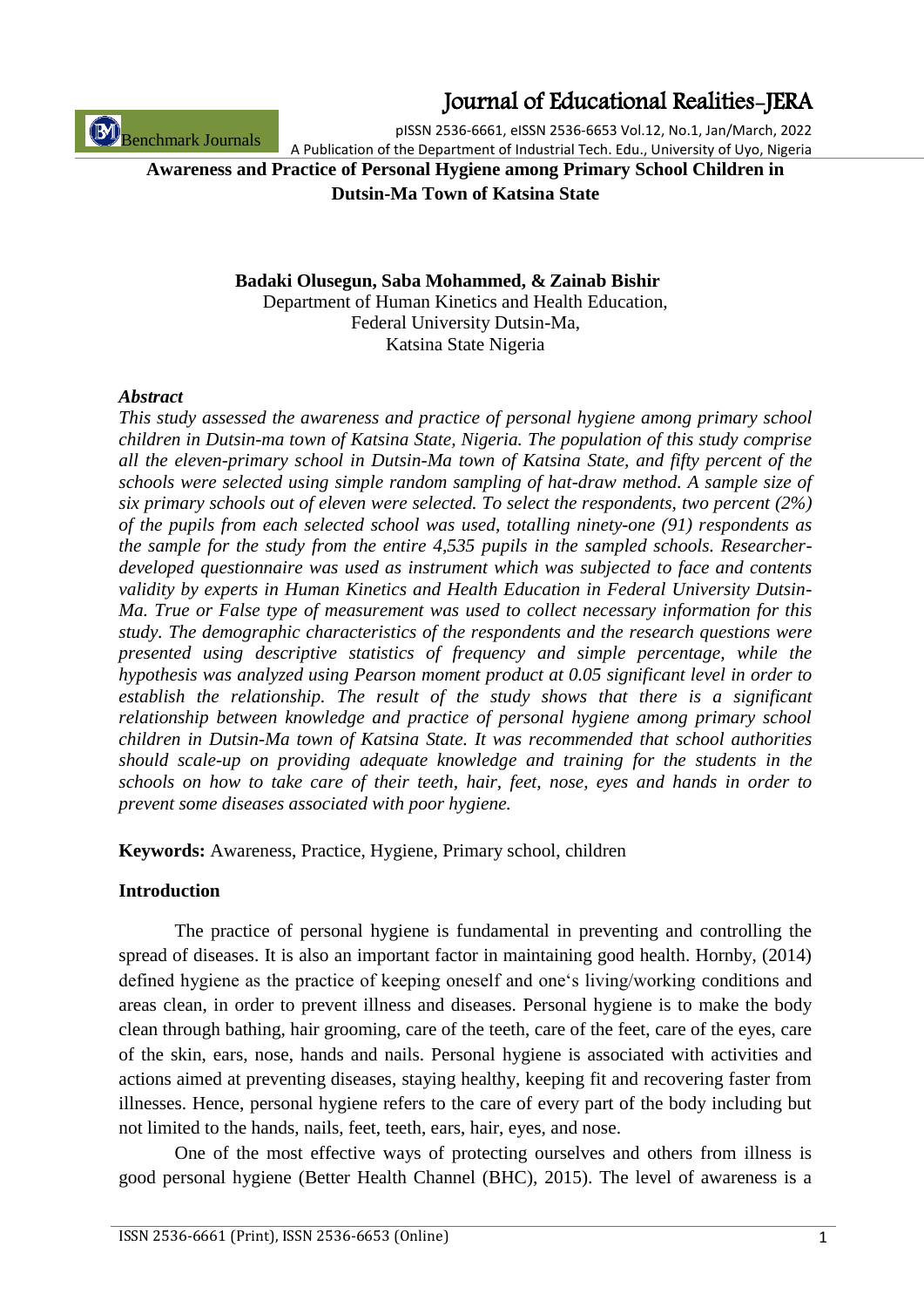# Benchmark Journals

pISSN 2536-6661, eISSN 2536-6653 Vol.12, No.1, Jan/March, 2022 A Publication of the Department of Industrial Tech. Edu., University of Uyo, Nigeria

very important domain that determines a person"s action. It is generally obtained through the sense of sight (the eyes) and hearing (the ears) as well as experience. Student"s knowledge about personal hygiene is not entirely obtained through formal education, but some of the information they learn is collected from formal education sectors. (Balogun, 2015). Information from media may also provide the students with information to increase the level of their awareness on personal hygiene. These information media may include public service advertisements, broadcast in television or other mass media. Access to focused awareness on personal hygiene may also be gained from external factors such as friends, parents, and society members (Sarkar, 2013).

Balogun, (2015) conducted a cross sectional study to determine the knowledge, perception and practice of personal hygiene among secondary school students in Ibadan North West Local Government Area of Oyo State, Nigeria. The result indicated that personal hygiene knowledge of majority of the respondents was fair, only about a quarter had good personal hygiene- related level of awareness. This is not good enough as many of the health problems which involves students" health can be prevented or controlled through adequate level of awareness of personal hygiene in school children. The level of awareness of the respondents in the study indicated that much needs to be done by the various stakeholders in secondary education in Oyo State public schools in improving the status of personal hygiene education and personal hygiene practices. The hand washing related knowledge of majority of the respondents was in line with the scientific view that hands should be washed before eating and after defecation (Balogun, 2015).

A study of Ajay, Ranju, Krishna and Maginsh,, (2018) on personal hygiene knowledge and practice of secondary school students of grade nine and ten shows that 88.5% of the students had good level of knowledge on personal hygiene. According to the researchers, higher knowledge in the findings of the study could be due to greater integration of personal hygiene component in school curriculum and school health program, including the urban setting of schools. However, female students obtained significantly higher average knowledge score (93.4%) than the males (83.7%) regarding the knowledge of personal hygiene. This discrepancy in knowledge score could be due to variation in family orientation, socio-cultural differences and physiologically higher need for cleanliness among adolescent female. In this study, the researcher assessed the knowledge and practice of personal hygiene among primary school children in Dutsin-ma town of Katsina State, Nigeria.

#### **Statement of the Problem**

Poor level of awareness and practice toward personal hygiene plays a major role in high incidence of communicable diseases and which therefore has negative consequences for children overall development. Studies have shown that schools with better awareness and practices of personal hygiene have fewer children down with sickness and absenteeism in school and thereby achieve higher grades (Vivas etal, 2010).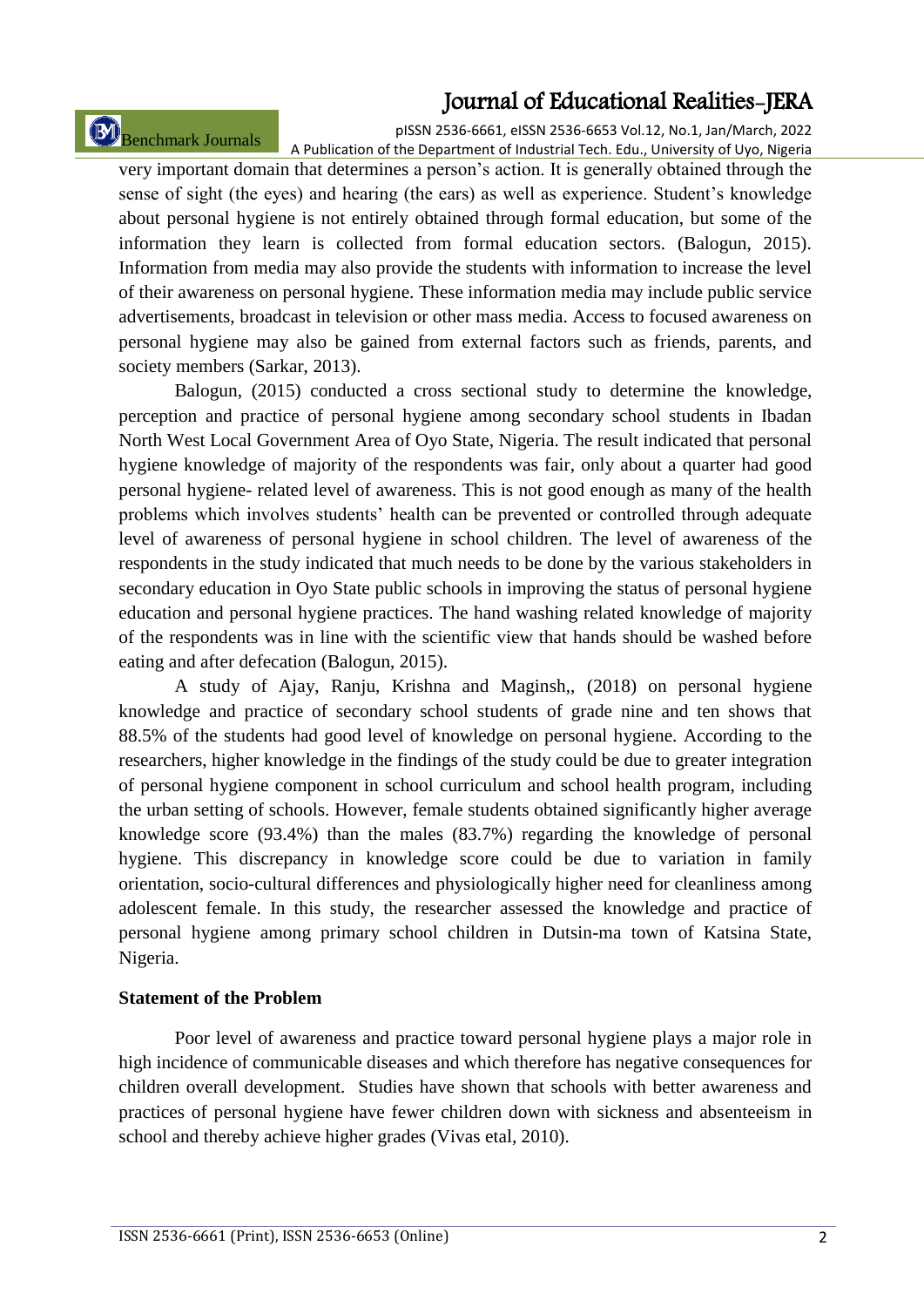Benchmark Journals

pISSN 2536-6661, eISSN 2536-6653 Vol.12, No.1, Jan/March, 2022 A Publication of the Department of Industrial Tech. Edu., University of Uyo, Nigeria

The dearth of adequate information and awareness on personal hygiene in primary schools was observed to create negative attitude to the practice of essential personal hygiene; such as; brushing of teeth, washing of clothes, bathing, cleaning of hair and cutting low of nails. Therefore, to effectively address the issue of poor personal hygiene among school children; parents, teachers, and other stakeholders must work out modalities to take and encourage children to adopt good hygiene practices. This background therefore prompted the researcher to assess the level of awareness and practice of personal hygiene among primary school children in Dutsin-ma town of Katsina State, Nigeria.

**Purpose of the Study:** To determine the level of awareness and practice of personal hygiene among primary school children in Dutsin-Ma town of Katsina State

**Hypothesis:** There is no significant relationship between level of awareness and practice of personal hygiene among primary school children in Dutsin-Ma town of Katsina State.

## **Methodology**

The population of this study comprise all the primary school pupils in the eleven schools in Dutsin-Ma town of Katsina State. Specifically, pupils in primary four, five and six were used for this study. To select the sample of the schools, fifty percent of the schools was selected using simple random sampling of hat-draw method. A sample size of six primary schools out of eleven were selected. To select the respondents from the population of 4,535 students, two percent (2%) of the students from each selected school was used, totalling ninety-one (91) respondents as the sample for the study. Researcher-developed questionnaire tagged "Awareness and Practice of Personal Hygiene (APPH)" was used as instrument and which was subjected to face validity by experts in Human Kinetics and Health Education in Federal University Dutsin-Ma. The items on the questionnaire was measured using aware or not aware options to collect necessary information for this study. The demographic characteristics of the respondents and the research questions were presented using descriptive statistics of frequency and simple percentage, while the hypothesis was analyzed using Pearson Moment Product Correlation at 0.05 significant level in order to establish the relationship.

#### **The Result of the Study**

The results of this study are indicated below;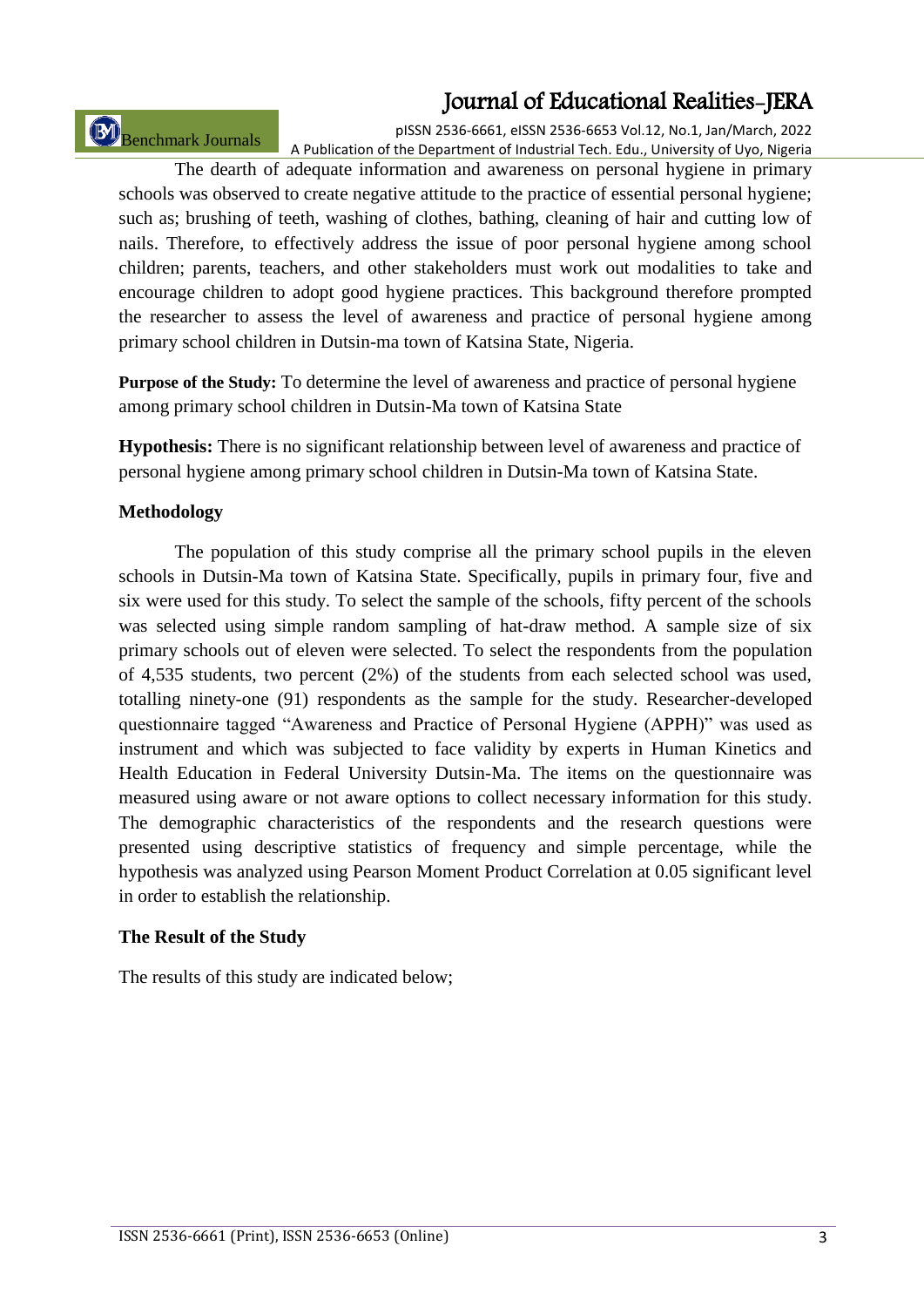pISSN 2536-6661, eISSN 2536-6653 Vol.12, No.1, Jan/March, 2022 A Publication of the Department of Industrial Tech. Edu., University of Uyo, Nigeria

#### **Table I.** Frequency Distribution of the respondents according to their awareness on personal Hygiene

| S/NO           | <b>ITEMS</b>                                                                   | true             | false        | Total                       |
|----------------|--------------------------------------------------------------------------------|------------------|--------------|-----------------------------|
|                |                                                                                | Frequency $(\%)$ |              | Frequency (%) Frequency (%) |
| 1              | Personal hygiene is self-care of 80(87.9%)<br>maintaining good health          |                  | $11(12.1\%)$ | 91(100%)                    |
| $\overline{2}$ | The purpose of maintaining<br>personal hygiene is to be<br>healthy             | 79(86.8%)        | $12(13.2\%)$ | 91(100%)                    |
| 3              | The first thing to do before<br>eating is washing hands with<br>soap and water | $40(44.0\%)$     | $51(56.0\%)$ | 91(100%)                    |
| 4              | Long and dirty nails shows lack 79(86.8%)<br>of attention to personal hygiene  |                  | $12(13.2\%)$ | 91(100%)                    |
| 5              | Washing hands with soap can<br>kill germs                                      | 50(54.9%)        | $41(45.1\%)$ | 91(100%)                    |
| 6              | Brushing one's teeth regularly<br>prevents mouth odour                         | 70(76.9%)        | $21(23.1\%)$ | 91(100%)                    |
| 7              | Maintaining good personal<br>hygiene includes bathing<br>regularly             | 79(86.8%)        | $12(13.2\%)$ | 91(100%)                    |
| 8              | Clothes are to be washed only<br>when they appear dirty                        | 43(47.3%)        | 48(52.7%)    | 91(100%)                    |

Table I revealed that majority of the respondents shows a remarkable evidence of having awareness and practice of personal hygiene. 87.9% of the respondents agreed that personal hygiene is a self-care to maintaining good health. 86.8% of them agreed that the purpose of maintaining personal hygiene is to be healthy. More than 80% also accept that long and dirty nails shows lack of attention to personal hygiene, and 76.9% of them agreed that brushing once teeth regularly prevents mouth odour. The only item that most of the respondents did not answer correctly was item 3 where more than 50% of the respondents did not agree that the first thing to do before eating is washing hands with soap.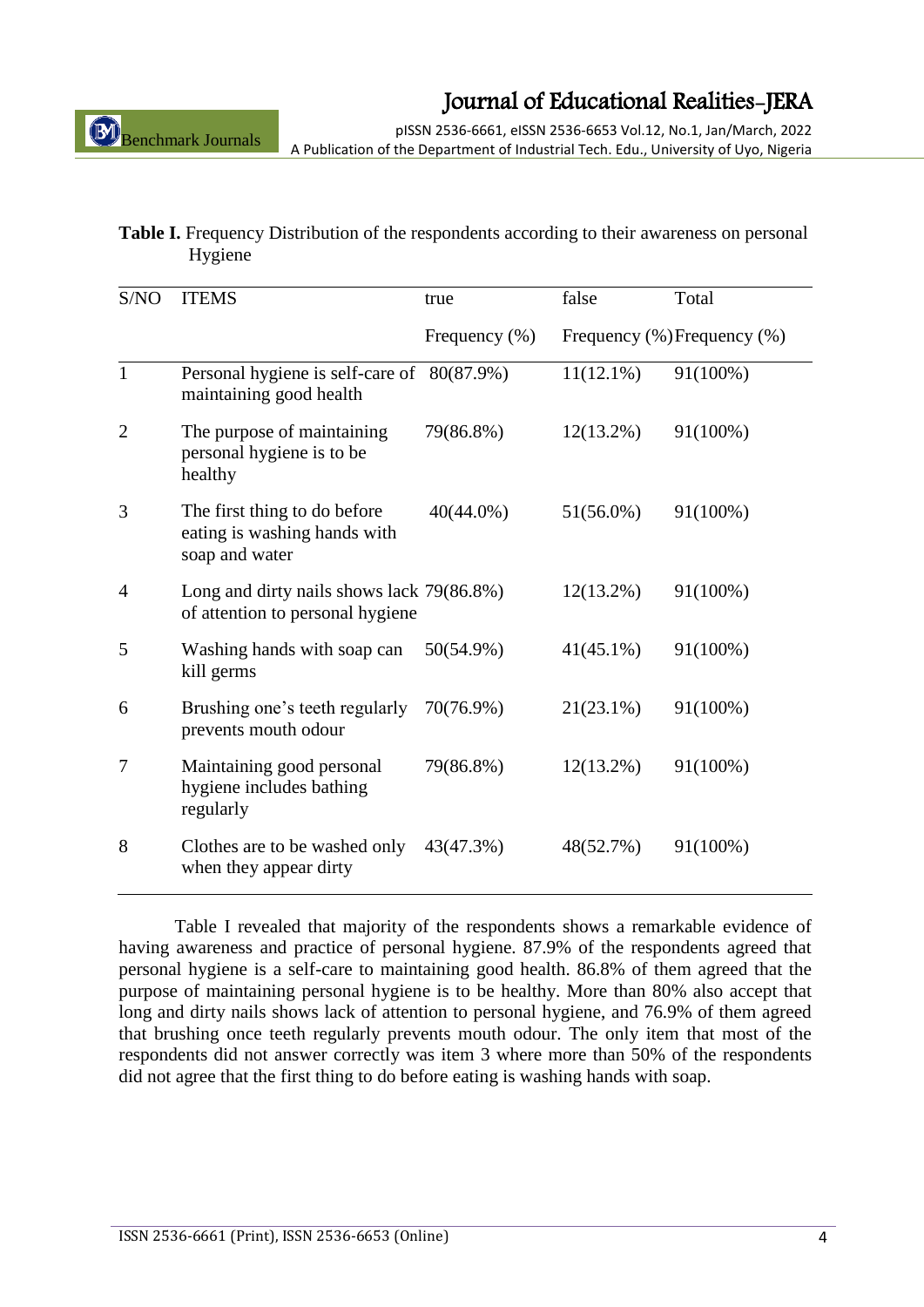pISSN 2536-6661, eISSN 2536-6653 Vol.12, No.1, Jan/March, 2022 A Publication of the Department of Industrial Tech. Edu., University of Uyo, Nigeria

**Table 2:** Relationship between awareness and practice of personal hygiene among primary school children in Dutsin-Ma town of Katsina State.

| Variables |                            | Awareness | Practice |
|-----------|----------------------------|-----------|----------|
|           |                            |           |          |
| Knowledge | <b>Pearson Correlation</b> |           | .930     |
|           | $Sig. (2-tailed)$          |           | .000     |
|           | N                          | 91        | 91       |
| Practice  | <b>Pearson Correlation</b> | 930       |          |
|           | Sig. (2-tailed)            | .000      |          |
|           | N                          | 91        | 91       |
|           |                            |           |          |

*(Significant (P<0.05)*

Table 2 reveals r-value of 0.930, which is significantly higher than 0.05 alpha level  $(r-0.930, p<0.05)$ . Thus, the null hypothesis of no significant relationship between awareness and practice of personal hygiene among primary school children in Dutsin-Ma town of Katsina State is rejected. This means there is a significant relationship between awareness and practice of personal hygiene among primary school children in Dutsin-Ma town of Katsina State.

## **Discussion of the Findings**

This study was carried out to assess the awareness and practice of personal hygiene among primary school children in Dutsin-Ma town of Katsina State. The result of the study shows that there is a significant relationship between awareness and practice of personal hygiene among primary school children in Dutsin-Ma town of Katsina State.

The findings of the study reveals that majority of the pupils agreed (true) to having awareness and also practice personal hygiene in order to maintain good health. This is a very good finding as it was stated that when students are aware of basic skills related to personal hygiene at different stages of their lives, it will not be difficult for them to continue it throughout their life (Ademuwagun et al, 2002). This finding is also in line with a similar study conducted among primary school students by Vivas et al (2010) in Ethiopia; it revealed that more than half of the respondents were classified as having adequate knowledge of personal hygiene. The findings are at variance with the study conducted by Balogun (2015) which revealed that personal hygiene knowledge of majority of the respondents was fair, only about a quarter had good personal hygiene- related knowledge. This is not good enough as many of the health problems which compromise student"s health can be prevented or controlled through adequate knowledge of personal hygiene. Likewise,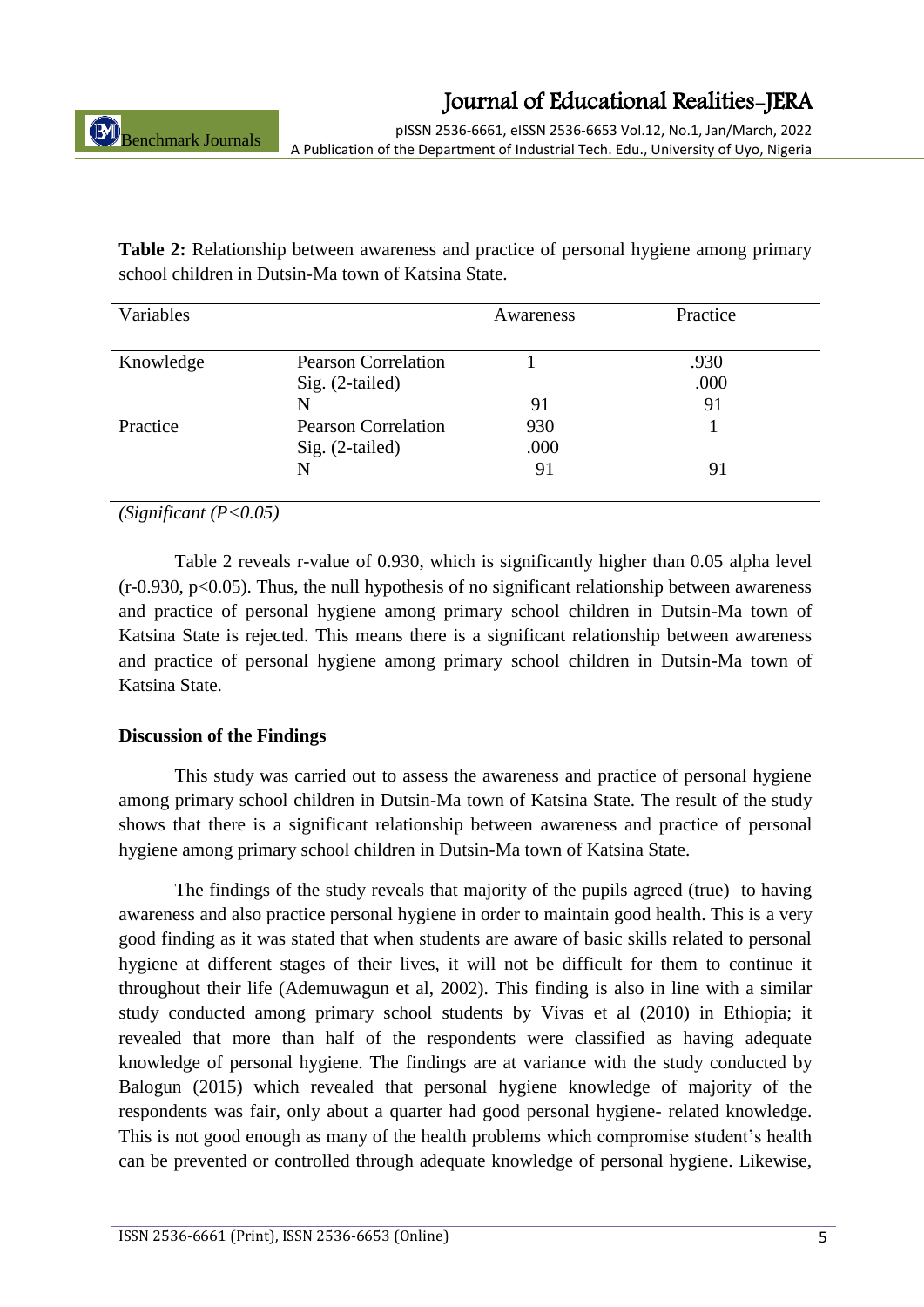Benchmark Journals

pISSN 2536-6661, eISSN 2536-6653 Vol.12, No.1, Jan/March, 2022 A Publication of the Department of Industrial Tech. Edu., University of Uyo, Nigeria

Kajang and Jatau (2003) concurred that human beings have evolved many ways to live a worthy life free from diseases. The purpose of personal hygiene is aimed at achieving good health most especially at home and the school environment, which must be embedded in daily living of school children. Balogun (2015) also agreed to the findings that personal hygiene involves taking care of every part of human body including the hair, skin teeth, ears, nails, eyes and nose. Also Al-Rifaai, Al-Haddam and Qasem (2018) concurred that awareness of personal hygiene is particularly important among students because they spend most of their time in public places such as schools in proximity with each other. The transmission of infections such as diarrhea, respiratory infection and scabies may contribute to their absence from school, which may in-turn affect their academic productivity.

Alyssa, et al (2010) agreed that having proper resources and facilities, hygiene practices are heavily influenced by students" knowledge and attitudes towards hygiene. They furthered that in a study conducted in Senegal, shows reasons given for not washing hands which included stubbornness (not wanting to follow what adults say), laziness, the rush to go to breaks, the time it takes away from playing, and the dirt and smell of the toilets.

### **Conclusion**

The study shows that there is a significant relationship between knowledge and practice of personal hygiene among primary school children in Dutsin-ma town of Katsina State. It could therefore be concluded that personal hygiene knowledge of the respondents was satisfactory.

#### **Recommendations**

It was recommended that;

- 1. School authorities to create awareness and training for the students in the schools on how to take care of their teeth, hair, feet, nose, eyes and hands in order to prevent some diseases associated with poor hygiene.
- 2. The Universal Basic Education Commission at the Local Government Area of Dutsin-Ma to provide and sponsor mass media channels (posters, leaflet, billboard, TV and Radio) on personal hygiene in order to create positive awareness for school children under their supervision.

## **References**

Ademuwagun, Z., Ajala, J., Moronkola O., Oke E. & Jegede (2002): *Adolescent health* issues *Health Education and promotion.* Royal people Publishers (Nigeria Limited. 117-119